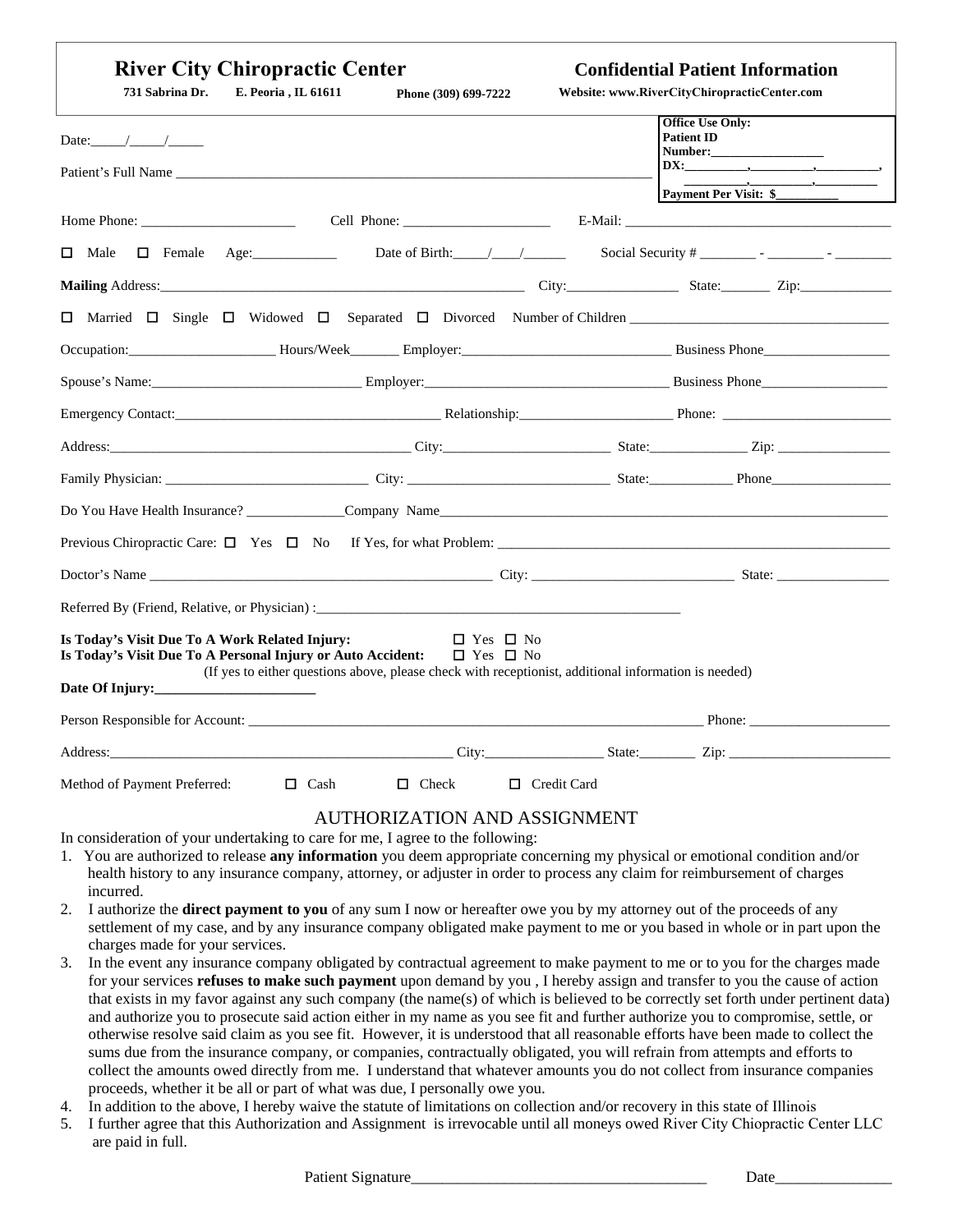| <b>River City Chiropractic Center</b><br>731 Sabrina Dr.<br>E. Peoria, IL 61611<br>Phone (309) 699-2422                                                                                                                                                                                        | <b>Confidential Patient Information</b><br>Website: www.RiverCityChiropracticCenter.com                                                                                                                                  |
|------------------------------------------------------------------------------------------------------------------------------------------------------------------------------------------------------------------------------------------------------------------------------------------------|--------------------------------------------------------------------------------------------------------------------------------------------------------------------------------------------------------------------------|
| Dear Patient: Please complete this form and questionnaire. If you need assistance, please ask. Your answers will help us determine if chiro-<br>practic care can help you. If we do not sincerely believe your condition will respond satisfactorily, we will not accept your case. THANK YOU. | Office use only:                                                                                                                                                                                                         |
|                                                                                                                                                                                                                                                                                                |                                                                                                                                                                                                                          |
| Secondary or related complaint(s) if any: $\frac{1}{2}$ if any: $\frac{1}{2}$ if any: $\frac{1}{2}$ if any:                                                                                                                                                                                    |                                                                                                                                                                                                                          |
|                                                                                                                                                                                                                                                                                                |                                                                                                                                                                                                                          |
|                                                                                                                                                                                                                                                                                                |                                                                                                                                                                                                                          |
| PLEASE ANSWER THE FOLLOWING QUESTIONS TO HELP EXPLAIN YOUR CHIEF COMPLAINT:                                                                                                                                                                                                                    |                                                                                                                                                                                                                          |
| Describe the quality of the complaint/pain:<br>$\Box$ sharp<br>$\Box$ dull/ache<br>$\Box$ throbbing<br>$\Box$ tingling/numbness                                                                                                                                                                | Does any of the following make the pain worse:<br>$\Box$ lifting/bending/pushing/pulling<br>cough/sneeze/bowel movement<br>$\Box$ driving/riding/sitting<br>$\Box$ walking/running/standing                              |
| Describe if pain is in a single spot or does is spread out:<br>$\Box$ radiating dull, deep ache<br>$\Box$ pin point<br>$\Box$ burning, sharp stabbing, tingling, numb<br>$\Box$ other:                                                                                                         | Does any of the following make it better:<br>$\Box$ rest/laying down<br>$\Box$ sitting<br>$\Box$ walking/exercise<br>$\Box$ other:                                                                                       |
| How often are you aware of the pain:<br>$\Box$ intermittent (less than 25% of time when awake)<br>$\Box$ occasional (25-50% of time when awake)<br>$\Box$ frequent (50-75% of time when awake)<br>$\Box$ constant (75-100% of time when awake)                                                 | Does it interfere with your daily activities:<br>$\Box$ minimal (annoyance, no impairment)<br>$\Box$ slight (tolerated, some impairment)<br>$\Box$ moderate (marked impairment)<br>$\Box$ marked (preclude any activity) |
| Have you detected any possible relationship of your current complaint with any of the following:                                                                                                                                                                                               |                                                                                                                                                                                                                          |
| $\Box$ Muscle Weakness $\Box$ Bowel/Bladder problems $\Box$ Digestion $\Box$ Cardiac/Respiratory $\Box$ Other:                                                                                                                                                                                 |                                                                                                                                                                                                                          |
| Have you tried any self-treatment or taken any medication (over the counter or prescription): $\Box$ Yes $\Box$ No                                                                                                                                                                             |                                                                                                                                                                                                                          |
|                                                                                                                                                                                                                                                                                                | Results:                                                                                                                                                                                                                 |
| Are you currently pregnant? $\Box$ Yes $\Box$ No Are you currently taking anti-coagulant or blood thinning medication? $\Box$ Yes $\Box$ No                                                                                                                                                    |                                                                                                                                                                                                                          |
| What type of care are you interested in: $\Box$ Pain relief only $\Box$ Healing of current condition                                                                                                                                                                                           | $\Box$ Optimizing your health<br>$\Box$ All three                                                                                                                                                                        |
| NP1 NP2 NP3 NP4 OV1 OV2 A1 A2 A3 EM MED1 TE NMED ES M15 M30 MT XC3 XC5 XC7 XT2 XL2<br><b>OFFICE</b>                                                                                                                                                                                            | <b>NOTES</b>                                                                                                                                                                                                             |
|                                                                                                                                                                                                                                                                                                |                                                                                                                                                                                                                          |
|                                                                                                                                                                                                                                                                                                |                                                                                                                                                                                                                          |
|                                                                                                                                                                                                                                                                                                |                                                                                                                                                                                                                          |
|                                                                                                                                                                                                                                                                                                |                                                                                                                                                                                                                          |
|                                                                                                                                                                                                                                                                                                |                                                                                                                                                                                                                          |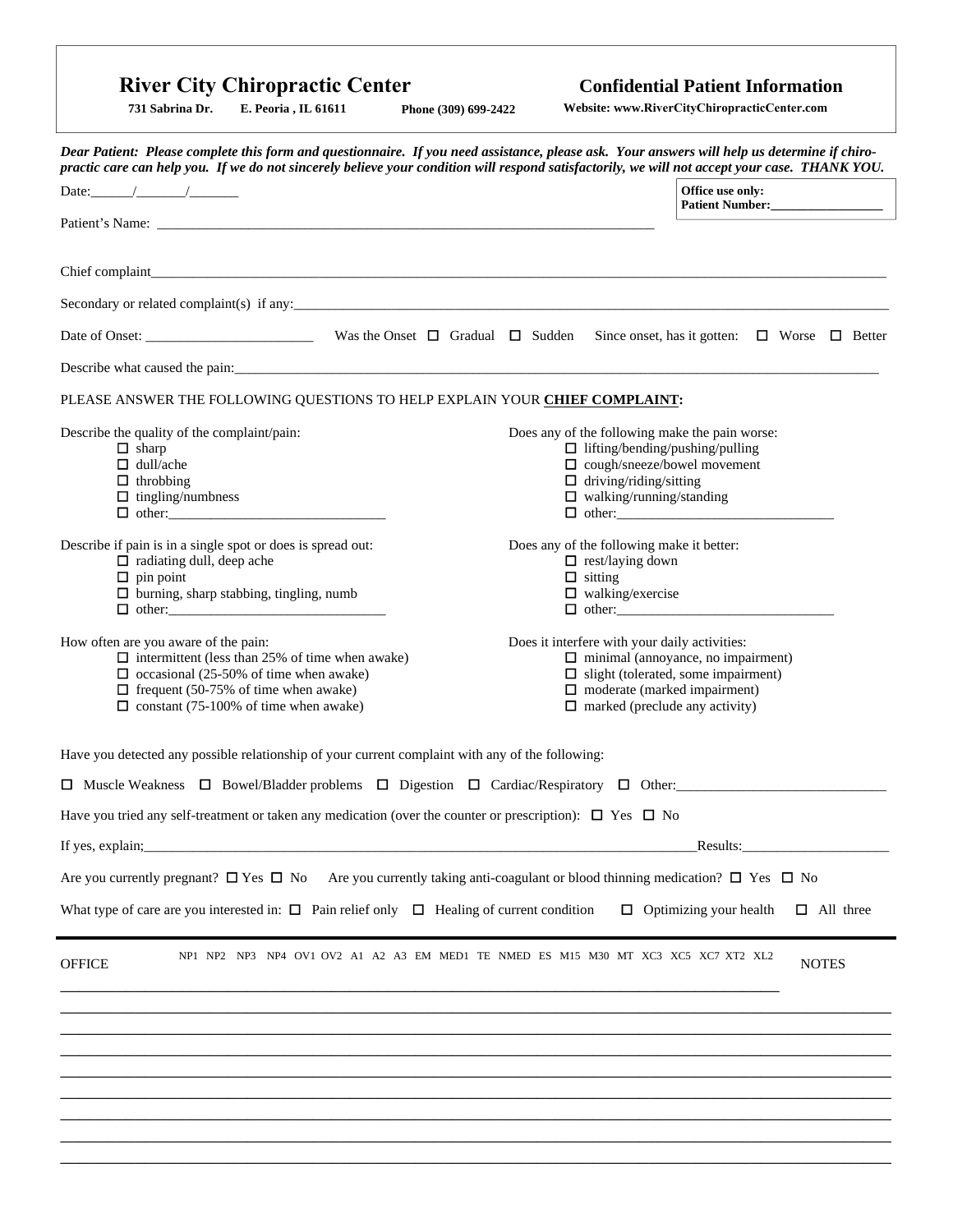|                                                                                                                                                          |                 | <b>River City Chiropractic Center</b>                                                                                       |                      |  | <b>Confidential Patient Information</b>                       |
|----------------------------------------------------------------------------------------------------------------------------------------------------------|-----------------|-----------------------------------------------------------------------------------------------------------------------------|----------------------|--|---------------------------------------------------------------|
|                                                                                                                                                          | 731 Sabrina Dr. | E. Peoria, IL 61611                                                                                                         | Phone (309) 699-2422 |  | Website: www.RiverCityChiropracticCenter.com                  |
|                                                                                                                                                          | Date: $/$ /     |                                                                                                                             |                      |  | Office use only:                                              |
|                                                                                                                                                          |                 |                                                                                                                             |                      |  |                                                               |
|                                                                                                                                                          |                 | In general, would you say your health is (check one): $\Box$ Excellent $\Box$ Very good $\Box$ Good $\Box$ Fair $\Box$ Poor |                      |  |                                                               |
| <b>PAST HEALTH HISTORY:</b><br>Have you ever experienced your present problem before for which you are consulting us: $\Box$ Yes $\Box$ No If yes, When: |                 |                                                                                                                             |                      |  |                                                               |
|                                                                                                                                                          |                 |                                                                                                                             |                      |  | Was treatment provided: $\Box$ Yes $\Box$ No If yes, By whom: |
| Have you ever had a stroke or issues with blood clotting? $\square$ Yes $\square$ No<br>2.                                                               |                 |                                                                                                                             |                      |  |                                                               |
| Have you ever had any major illnesses, injuries, broken bones, hospitalizations, accidents, or surgeries? $\Box$ Yes $\Box$ No<br>3.                     |                 |                                                                                                                             |                      |  |                                                               |
| Date                                                                                                                                                     |                 | Injury/Fracture/Illness/Surgeries                                                                                           | <b>Treatment</b>     |  | <b>Results</b>                                                |
|                                                                                                                                                          |                 |                                                                                                                             |                      |  |                                                               |
|                                                                                                                                                          |                 |                                                                                                                             |                      |  |                                                               |
|                                                                                                                                                          |                 |                                                                                                                             |                      |  |                                                               |
|                                                                                                                                                          |                 |                                                                                                                             |                      |  |                                                               |

3. Are you presently taking any **prescription drugs**, over-the-counter drugs, vitamins, or supplements?  $\Box$  Yes  $\Box$  No **SYSTEMS REVIEW QUESTIONS:**

| <b>Product/Drug</b> | Reason | <b>Dosage</b> | Frequency |
|---------------------|--------|---------------|-----------|
|                     |        |               |           |
|                     |        |               |           |
|                     |        |               |           |
|                     |        |               |           |
|                     |        |               |           |
|                     |        |               |           |

\_\_\_\_\_\_\_\_\_\_\_\_\_\_\_\_\_\_\_\_\_\_\_\_\_\_\_\_\_\_\_\_\_\_\_\_\_\_\_\_\_\_\_\_\_\_\_\_\_\_\_\_\_\_\_\_\_\_\_\_\_\_\_\_\_\_\_\_\_\_\_\_\_\_\_\_\_\_\_\_\_\_\_\_\_\_\_\_\_ \_\_\_\_\_\_\_\_\_\_\_\_\_\_\_\_\_\_\_\_\_\_\_\_\_\_\_\_\_\_\_\_\_\_\_\_\_\_\_\_\_\_\_\_\_\_\_\_\_\_\_\_\_\_\_\_\_\_\_\_\_\_\_\_\_\_\_\_\_\_\_\_\_\_\_\_\_\_\_\_\_\_\_\_\_\_\_\_\_ \_\_\_\_\_\_\_\_\_\_\_\_\_\_\_\_\_\_\_\_\_\_\_\_\_\_\_\_\_\_\_\_\_\_\_\_\_\_\_\_\_\_\_\_\_\_\_\_\_\_\_\_\_\_\_\_\_\_\_\_\_\_\_\_\_\_\_\_\_\_\_\_\_\_\_\_\_\_\_\_\_\_\_\_\_\_\_\_\_ \_\_\_\_\_\_\_\_\_\_\_\_\_\_\_\_\_\_\_\_\_\_\_\_\_\_\_\_\_\_\_\_\_\_\_\_\_\_\_\_\_\_\_\_\_\_\_\_\_\_\_\_\_\_\_\_\_\_\_\_\_\_\_\_\_\_\_\_\_\_\_\_\_\_\_\_\_\_\_\_\_\_\_\_\_\_\_\_\_

Do you or have you ever had any problems with the following areas? (Please mark **Y** for yes or **N** for no in each of the following:)

- 1. \_\_\_\_\_\_ Eyes 7. \_\_\_\_\_ Muscles 13. \_\_\_\_\_ Allergies 2. \_\_\_\_\_ Ears, Nose, Mouth, Throat 3. \_\_\_\_\_ Nerves 14. \_\_\_\_ Psycholog
- 
- 
- 5. \_\_\_\_\_\_ Intestines/Bowels 11. \_\_\_\_\_\_ Internal Organs **Males Only:**
- 
- 
- 9. \_\_\_\_\_ Joints/Bones<br>
0. \_\_\_\_\_ Skin
- 
- 
- 
- 2. \_\_\_\_\_ Ears, Nose, Mouth, Throat 8. \_\_\_\_ Nerves 14. \_\_\_\_ Psychological/Emotional 3. \_\_\_\_\_ Heart 9. \_\_\_\_ Joints/Bones Females only:
	-
- 4. \_\_\_\_\_\_ Lungs/ Breathing 10. \_\_\_\_\_ Skin 15. \_\_\_\_ Gynecological/Menstrual/Breast
	-
- 6. \_\_\_\_\_ Urinary 12. \_\_\_\_ Blood 17. \_\_\_\_ Prostate/Testicular/Penile

Please explain any above **Yes** answers: \_\_\_\_\_\_\_\_\_\_\_\_\_\_\_\_\_\_\_\_\_\_\_\_\_\_\_\_\_\_\_\_\_\_\_\_\_\_\_\_\_\_\_\_\_\_\_\_\_\_\_\_\_\_\_\_\_\_\_\_\_\_\_\_\_ \_\_\_\_\_\_\_\_\_\_\_\_\_\_\_\_\_\_\_\_\_\_\_\_\_\_\_\_\_\_\_\_\_\_\_\_\_\_\_\_\_\_\_\_\_\_\_\_\_\_\_\_\_\_\_\_\_\_\_\_\_\_\_\_\_\_\_\_\_\_\_\_\_\_\_\_\_\_\_\_\_\_\_\_\_\_\_\_\_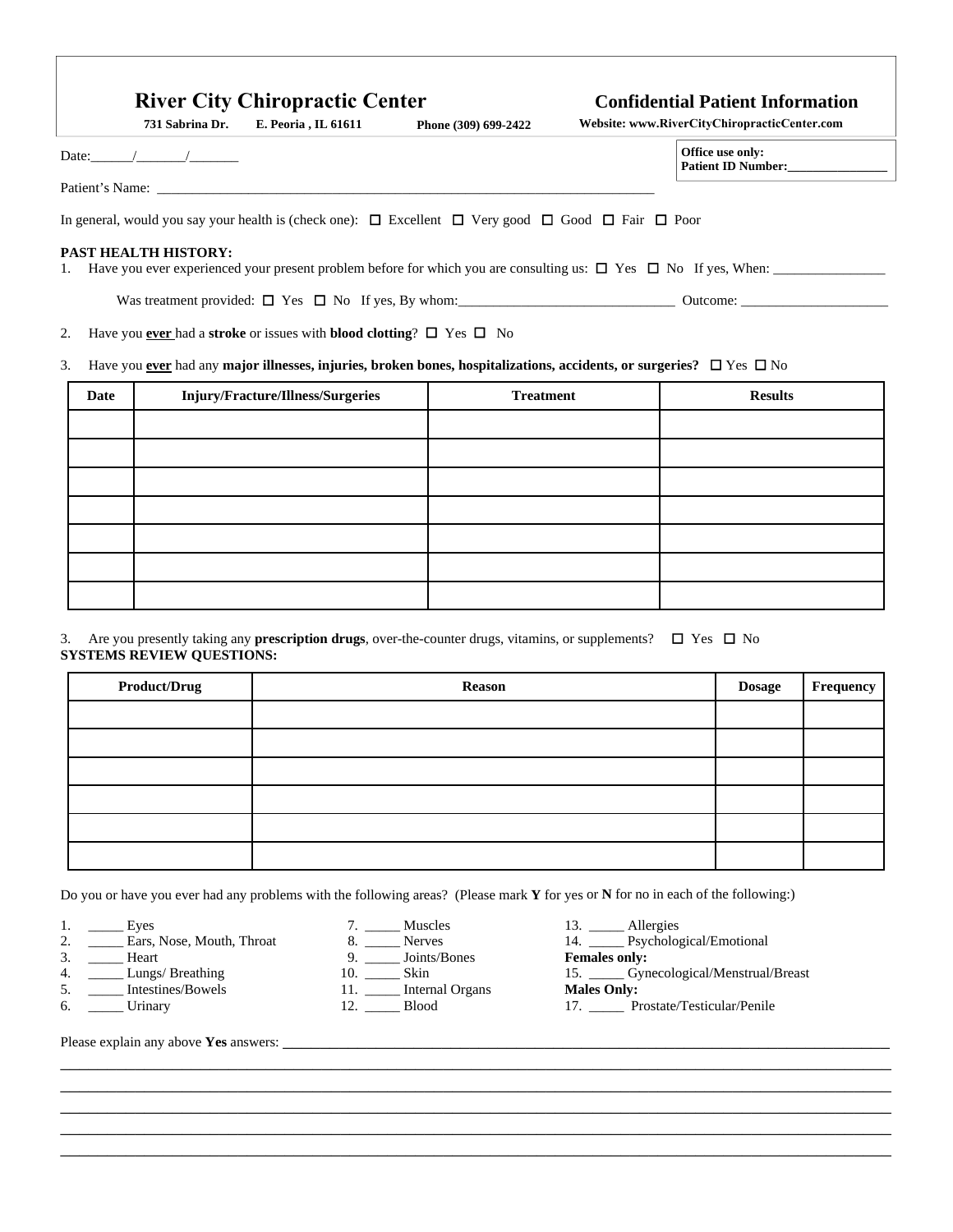|          | 731 Sabrina Dr.           | <b>River City Chiropractic Center</b><br>E. Peoria, IL 61611                                                           | Phone (309) 699-2422                       | Website: www.RiverCityChiropracticCenter.com                                                                                                                                                                                                                                                                                                                                                         | <b>Confidential Patient Information</b>              |
|----------|---------------------------|------------------------------------------------------------------------------------------------------------------------|--------------------------------------------|------------------------------------------------------------------------------------------------------------------------------------------------------------------------------------------------------------------------------------------------------------------------------------------------------------------------------------------------------------------------------------------------------|------------------------------------------------------|
|          | <b>SOCIAL HISTORY:</b>    |                                                                                                                        |                                            |                                                                                                                                                                                                                                                                                                                                                                                                      | Office use only:<br>Patient ID Number:______________ |
|          |                           |                                                                                                                        |                                            |                                                                                                                                                                                                                                                                                                                                                                                                      |                                                      |
|          |                           |                                                                                                                        |                                            |                                                                                                                                                                                                                                                                                                                                                                                                      |                                                      |
|          |                           | Your education level: $\Box$ Highschool $\Box$ Some college $\Box$ College Graduate $\Box$ Post Graduate $\Box$ Other: |                                            |                                                                                                                                                                                                                                                                                                                                                                                                      |                                                      |
| Yes<br>0 | No                        | Do you exercise? _______________________ times per week                                                                |                                            |                                                                                                                                                                                                                                                                                                                                                                                                      |                                                      |
| □        | 0                         | Do you smoke?                                                                                                          | packs per day                              |                                                                                                                                                                                                                                                                                                                                                                                                      |                                                      |
| □        | о                         | Do you use other forms of tobacco?                                                                                     |                                            |                                                                                                                                                                                                                                                                                                                                                                                                      |                                                      |
| □        | 0                         | Do you consume alcohol?                                                                                                |                                            |                                                                                                                                                                                                                                                                                                                                                                                                      |                                                      |
| □        | □                         | Do you eat a balanced low fat diet?                                                                                    |                                            | If no, explain: $\frac{1}{\sqrt{1-\frac{1}{2}}\sqrt{1-\frac{1}{2}}\sqrt{1-\frac{1}{2}}\sqrt{1-\frac{1}{2}}\sqrt{1-\frac{1}{2}}\sqrt{1-\frac{1}{2}}\sqrt{1-\frac{1}{2}}\sqrt{1-\frac{1}{2}}\sqrt{1-\frac{1}{2}}\sqrt{1-\frac{1}{2}}\sqrt{1-\frac{1}{2}}\sqrt{1-\frac{1}{2}}\sqrt{1-\frac{1}{2}}\sqrt{1-\frac{1}{2}}\sqrt{1-\frac{1}{2}}\sqrt{1-\frac{1}{2}}\sqrt{1-\frac{1}{2}}\sqrt{1-\frac{1}{2}}\$ |                                                      |
| □        | 0                         | Do you get adequate sleep?                                                                                             |                                            |                                                                                                                                                                                                                                                                                                                                                                                                      |                                                      |
| □        | 0                         | Is work stressful to you?                                                                                              |                                            | If yes, explain: $\frac{1}{2}$ = $\frac{1}{2}$ = $\frac{1}{2}$ = $\frac{1}{2}$ = $\frac{1}{2}$ = $\frac{1}{2}$ = $\frac{1}{2}$ = $\frac{1}{2}$ = $\frac{1}{2}$ = $\frac{1}{2}$ = $\frac{1}{2}$ = $\frac{1}{2}$ = $\frac{1}{2}$ = $\frac{1}{2}$ = $\frac{1}{2}$ = $\frac{1}{2}$ = $\frac{1}{2}$ =                                                                                                     |                                                      |
| □        | 0                         | Is family life stressful to you?                                                                                       |                                            | If yes, explain: $\frac{1}{2}$ = $\frac{1}{2}$ = $\frac{1}{2}$ = $\frac{1}{2}$ = $\frac{1}{2}$ = $\frac{1}{2}$ = $\frac{1}{2}$ = $\frac{1}{2}$ = $\frac{1}{2}$ = $\frac{1}{2}$ = $\frac{1}{2}$ = $\frac{1}{2}$ = $\frac{1}{2}$ = $\frac{1}{2}$ = $\frac{1}{2}$ = $\frac{1}{2}$ = $\frac{1}{2}$ =                                                                                                     |                                                      |
| □        | о                         | Do you use recreational drugs?                                                                                         |                                            | If yes, explain: $\sqrt{\frac{1}{2} \sum_{r=1}^{r} (r - 1)^r}$                                                                                                                                                                                                                                                                                                                                       |                                                      |
|          |                           | FAMILY HISTORY AND HEALTH STATUS: list any diseases, disorders, or major illnesses. If deceased, from what?            |                                            |                                                                                                                                                                                                                                                                                                                                                                                                      |                                                      |
| 1.       |                           |                                                                                                                        |                                            |                                                                                                                                                                                                                                                                                                                                                                                                      |                                                      |
| 2.       |                           |                                                                                                                        |                                            |                                                                                                                                                                                                                                                                                                                                                                                                      |                                                      |
| 3.       |                           | Sisters:                                                                                                               |                                            |                                                                                                                                                                                                                                                                                                                                                                                                      | How many?                                            |
| 4.       |                           |                                                                                                                        |                                            |                                                                                                                                                                                                                                                                                                                                                                                                      | How many? $\_\_$                                     |
| 5.       |                           |                                                                                                                        |                                            |                                                                                                                                                                                                                                                                                                                                                                                                      |                                                      |
|          |                           |                                                                                                                        |                                            |                                                                                                                                                                                                                                                                                                                                                                                                      |                                                      |
|          | <b>OTHER INFORMATION:</b> |                                                                                                                        |                                            |                                                                                                                                                                                                                                                                                                                                                                                                      |                                                      |
|          |                           | How do you sleep $\Box$ Back $\Box$ Side $\Box$ Stomach                                                                | Do you use a pillow : $\Box$ Yes $\Box$ No |                                                                                                                                                                                                                                                                                                                                                                                                      |                                                      |
|          |                           | Do you wear orthotics or arch supports $\Box$ Yes $\Box$ No                                                            |                                            |                                                                                                                                                                                                                                                                                                                                                                                                      |                                                      |
|          |                           | Females: Date of last gynecological and breast exam:                                                                   |                                            |                                                                                                                                                                                                                                                                                                                                                                                                      |                                                      |
|          |                           | For Purposes of X-Ray:                                                                                                 | Possible pregnancy? $\Box$ Yes $\Box$ No   |                                                                                                                                                                                                                                                                                                                                                                                                      |                                                      |
|          |                           |                                                                                                                        |                                            |                                                                                                                                                                                                                                                                                                                                                                                                      |                                                      |
|          |                           |                                                                                                                        |                                            |                                                                                                                                                                                                                                                                                                                                                                                                      |                                                      |

### **Please read and sign:**

I hereby state that all information that I have provided Allied Chiropractic is complete and truthful and that I fully disclosed my health history.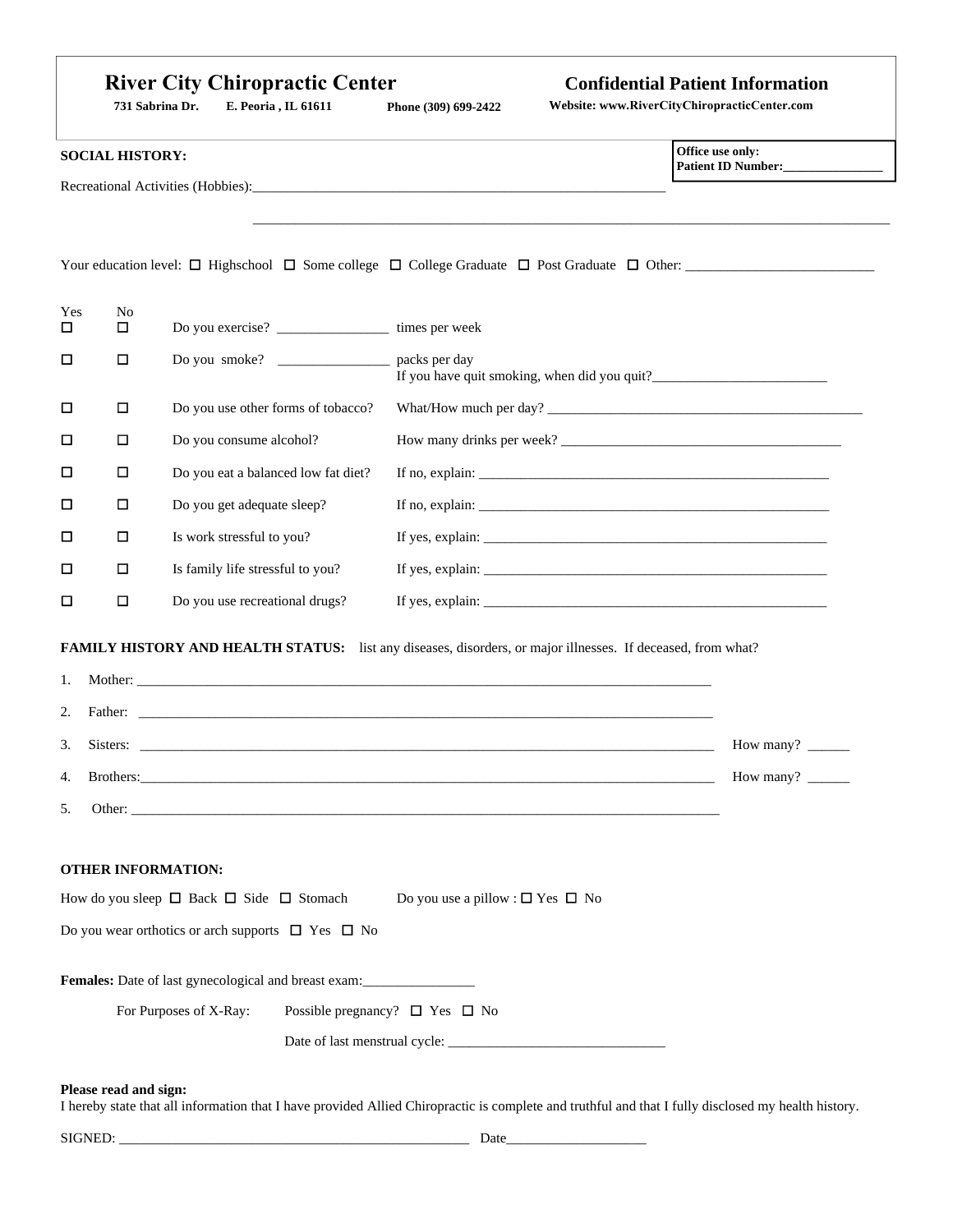# **Please Mark Area Of Pain on the Drawing Using The Codes Listed Below**



**SEVERITY OF PAIN** 

**List region of pain and circle the number which represents the intensity of your pain** 

| <b>Example:</b>                |          |                      |                                 |   |   |   |            |
|--------------------------------|----------|----------------------|---------------------------------|---|---|---|------------|
| Ex.Complaint:<br>low back pain |          | $2 \quad 3$          | $4\quad 5\quad 6\quad 7\quad 8$ |   |   |   | 9, 10      |
|                                | no pain  |                      |                                 |   |   |   | unbearable |
| 1. Complaint:                  |          | 2<br>3               | 5<br>$\overline{4}$             | 6 | 8 | 9 | 10         |
|                                | no pain  |                      |                                 |   |   |   | unbearable |
| 2. Complaint:                  | $\theta$ | $\overline{2}$<br>-3 | $\overline{4}$<br>5             | 6 | 8 | 9 | 10         |
|                                | no pain  |                      |                                 |   |   |   | unbearable |
| 3. Complaint:                  |          | 3                    | 5<br>4                          | 6 | 8 | 9 | 10         |
|                                | no pain  |                      |                                 |   |   |   | unbearable |
| 4. Complaint:                  |          | 2<br>3               | 4<br>5                          | 6 | 8 | 9 | 10         |
|                                | no pain  |                      |                                 |   |   |   | unbearable |
| 5. Complaint:                  |          | 2<br>3               | 4<br>5                          | 6 | 8 | 9 | 10         |
|                                | no pain  |                      |                                 |   |   |   | unbearable |
| 6. Complaint:                  | $\Omega$ | 3                    | 5<br>4                          | 6 | 8 | 9 | 10         |
|                                | no pain  |                      |                                 |   |   |   | unbearable |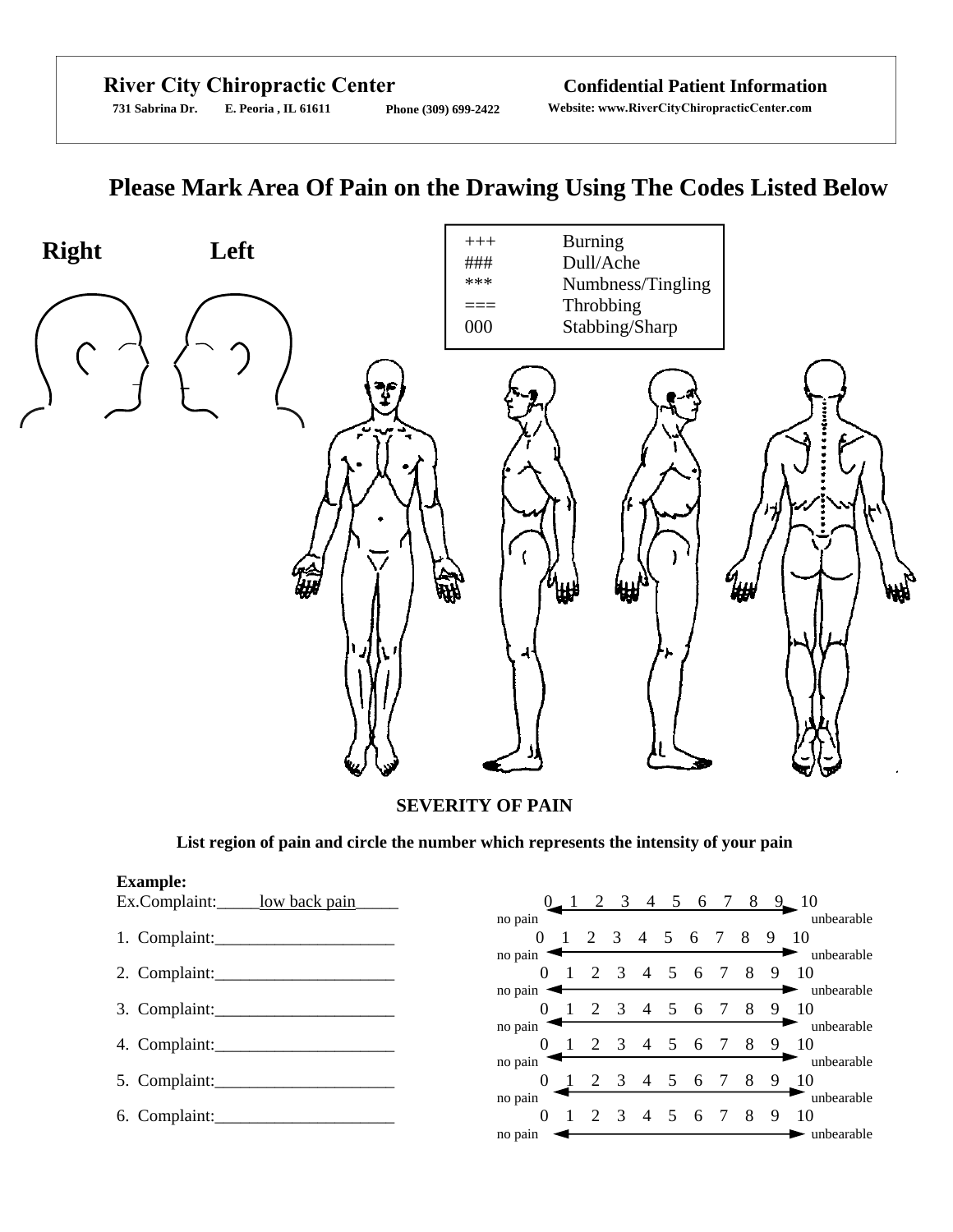## **INFORMED CONSENT**

Medical doctors, chiropractic doctors, osteopaths, and physical therapists who perform manipulation are required by law to obtain your informed consent before starting treatment.

I\_\_\_\_\_\_\_\_\_\_\_\_\_\_\_\_\_\_\_\_\_\_\_\_\_\_\_\_\_\_\_\_\_\_\_\_\_\_\_\_\_\_\_\_\_\_, Do hereby give my consent to the performance of conservative noninvasive treatment to the joints and soft tissues. I understand that the procedures may consist of manipulations/adjustments involving movement of the joints and soft tissues. Physical therapy and exercises may also be used.

Although spinal and extremity manipulation/adjustment is considered to be one of the safest, most effective forms of therapy for musculoskeletal problems, I am aware that there are possible risks and complications associated with these procedures as follows:

Soreness/Bruising: I am aware that like exercise it is common to experience muscle soreness and occasionally bruising in the first few treatments.

Dizziness: Temporary symptoms like dizziness and nausea can occur but are relatively rare.

Fractures/Joint Injury: I further understand that in isolated cases underlying physical defects, deformities or pathologies like weak bones from osteoporosis may render the patient susceptible to injury. When osteoporosis, degenerative disc, or other abnormality is detected, this office will proceed with extra caution.

Stroke: Although strokes happen with some frequency in our world, strokes from chiropractic adjustments are rare. I am aware that nerve or brain damage including stroke is reported to occur once in a million to once in ten million treatments. Once in a million is about the same chance as getting hit by lightning. Once in ten million is about the same chance as a normal dose of aspirin or Tylenol causing death.

Physical Therapy Burns: Some of the therapies used in this office generate heat and may rarely cause a burn. Despite precautions, if a burn is obtained, there will be a temporary increase in pain and possible blistering. This should be reported to the doctor.

Tests have been or will be performed on me to minimize the risk of any complication from treatment and I freely assume these risks.

#### **TREATMENT RESULTS**

I also understand that there are beneficial effects associated with these treatment procedures including decreased pain, improved mobility and function, and reduced muscle spasm. However, I appreciate there is no certainty that I will achieve these benefits.

I realize that the practice of medicine, including chiropractic, is not an exact science and I acknowledge that no guarantee has been made to me regarding the outcome of these procedures.

I agree to the performance of these procedures by my doctor and such other persons of the doctor's choosing.

#### **ALTERNATIVE TREATMENTS AVAILABLE**

Reasonable alternatives to these procedures have been explained to me including, rest, home applications of therapy, prescription or over-thecounter medications, exercises and possible surgery.

Medications: Medication can be used to reduce pain or inflammation. I am aware that long-term use or overuse of medication is always a cause for concern. Drugs may mask pathology, produce inadequate or short-term relief, undesirable side effects, physical or psychological dependence, and may have to be continued indefinitely. Some medications may involve serious risks.

Rest/Exercise: It has been explained to me that simple rest is not likely to reverse pathology, although it may temporarily reduce inflammation and pain. The same is true of ice, heat or other home therapy. Prolonged bed rest contributes to weakened bones and joint stiffness. Exercises are of limited value but are not corrective of injured nerve and joint tissues.

Surgery: Surgery may be necessary for joint instability or serious disc rupture. Surgical risks may include unsuccessful outcome, complications, pain or reaction to anesthesia, and prolonged recovery.

Non-treatment: I understand the potential risks of refusing or neglecting care may include increased pain, scar/adhesion formation, restricted motion, possible nerve damage, increased inflammation, and worsening pathology. The aforementioned may complicate treatment making future recovery and rehabilitation more difficult and lengthy.

#### **I have read or had read to me the above explanation of chiropractic treatment. Any questions I have had regarding these procedures have been answered to my satisfaction PRIOR TO MY SIGNING THIS CONSENT FORM. I have made my decision voluntarily and freely**.

To attest to my consent to these procedures, I hereby affix my signature to this authorization for treatment.

| Signature of Patient                 | Date |
|--------------------------------------|------|
| Signature of Parent or Guardian      | Date |
| (if a minor)<br>Signature of Witness | Date |
|                                      |      |